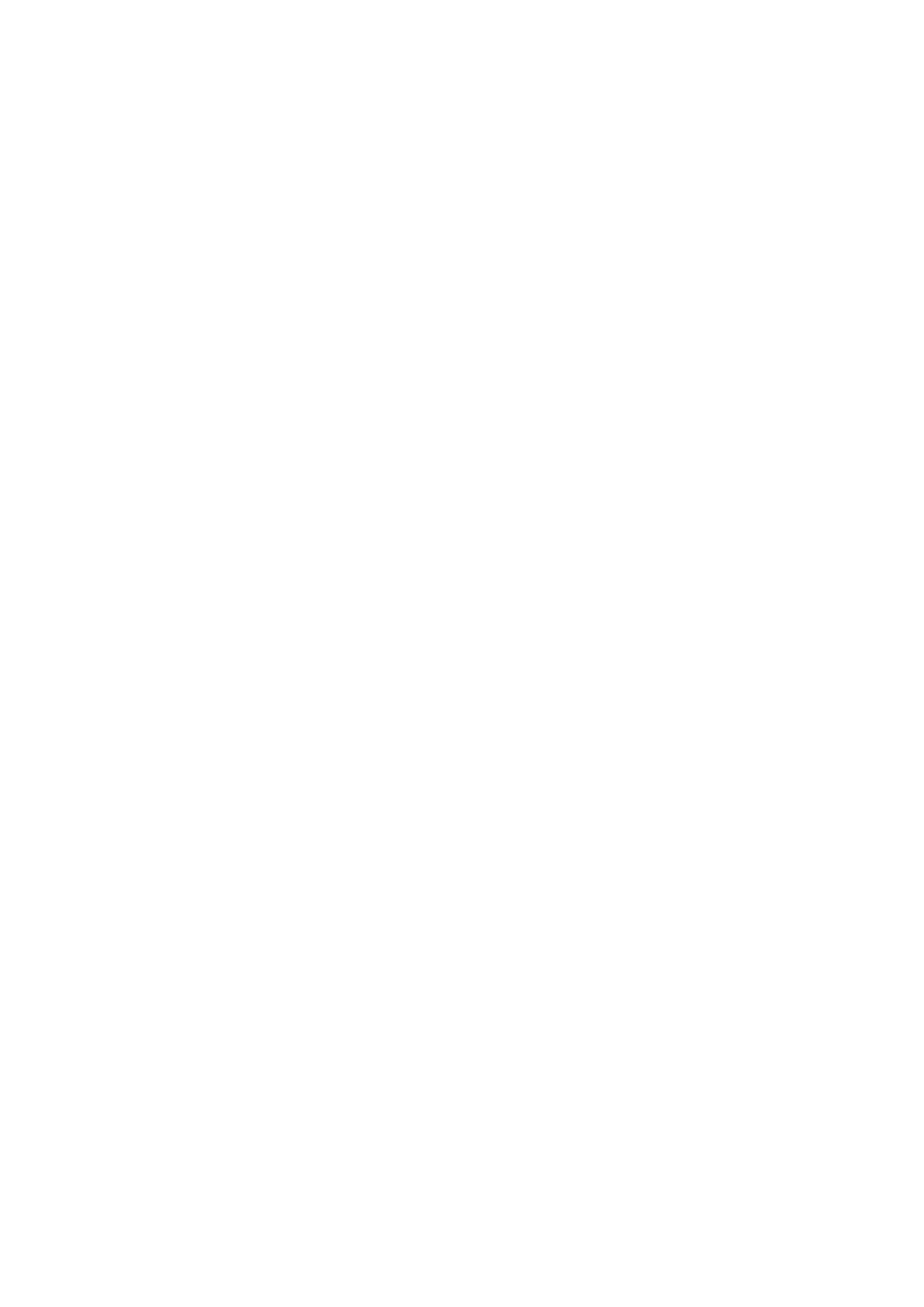# <span id="page-2-0"></span>**1 INTRODUCTION**

This guidance explains the structure of the required inbound file and the check procedures that follow. For more information, see .

#### <span id="page-2-1"></span>**2 DESCRIPTION OF THE INFORMATION FLOW AND SUBMITTAL OF FILES**

For more information and instructions, go to the 'Annual Information Returns' pages of the Website, > Forms > Employer Payroll Report and other annual information return forms.

Logging in with a Katso ID and password entitles you to submit, on the condition that you have the user privileges of the Master User, Parallel Master User, or Annual Information Report Filer. The system checks your privileges on the basis of the Payer's identity code entry (data element 010; pos. 20-32). If the filer of this information return is an account operator acting on the payor's behalf, this is a mandatory field. The system checks the privileges on the basis of the entry made under Account Operator's Business ID (data element 080; pos. 86-98).

#### <span id="page-2-2"></span>**3 MAKING CORRECTIONS**

For more information, see Making corrections to e-filed submittals of information returns.

#### <span id="page-2-3"></span>**4 PERIOD OF VALIDITY**

This specification sets out the requirements of file formatting that come into force 23 February 2016 and continue to be in force until a new version of this specification is released.

Due date of filing is 31 January 2017.

#### <span id="page-2-4"></span>**1 COMBINED INFORMATION FLOWS**

You may send us the following flows in the same computer file as you are sending your VSTVVYHT flow:

- VSTVERIE

## <span id="page-2-5"></span>**5 CHANGES ON THE PREVIOUS YEAR**

| <b>Data Name</b> | Data element                                                 | <b>Description</b>               |
|------------------|--------------------------------------------------------------|----------------------------------|
| 10/501           | Document type                                                | Removed (see Making Corrections) |
| 10/082           | <b>Deletion</b>                                              | This is a new Data Element.      |
| 20-32/504        | Payor's ID                                                   | Now refers to pos. 010           |
| 15-18/502        | Year of payment                                              | Now refers to pos. 058           |
| 36-65/505        | Name of contact person                                       | Now refers to pos. 041           |
| 72-84/507        | Contact person's telephone                                   | Now refers to pos. 042           |
| 86-98/080        | Account operator's<br><b>Business ID</b>                     | This is a new Data Element.      |
| 100-134/048      | Software application that<br>produced this file              | This is a new Data Element.      |
| 136-150/198      | Send Date and Time -<br>populated by the service<br>provider | This is a new Data Element.      |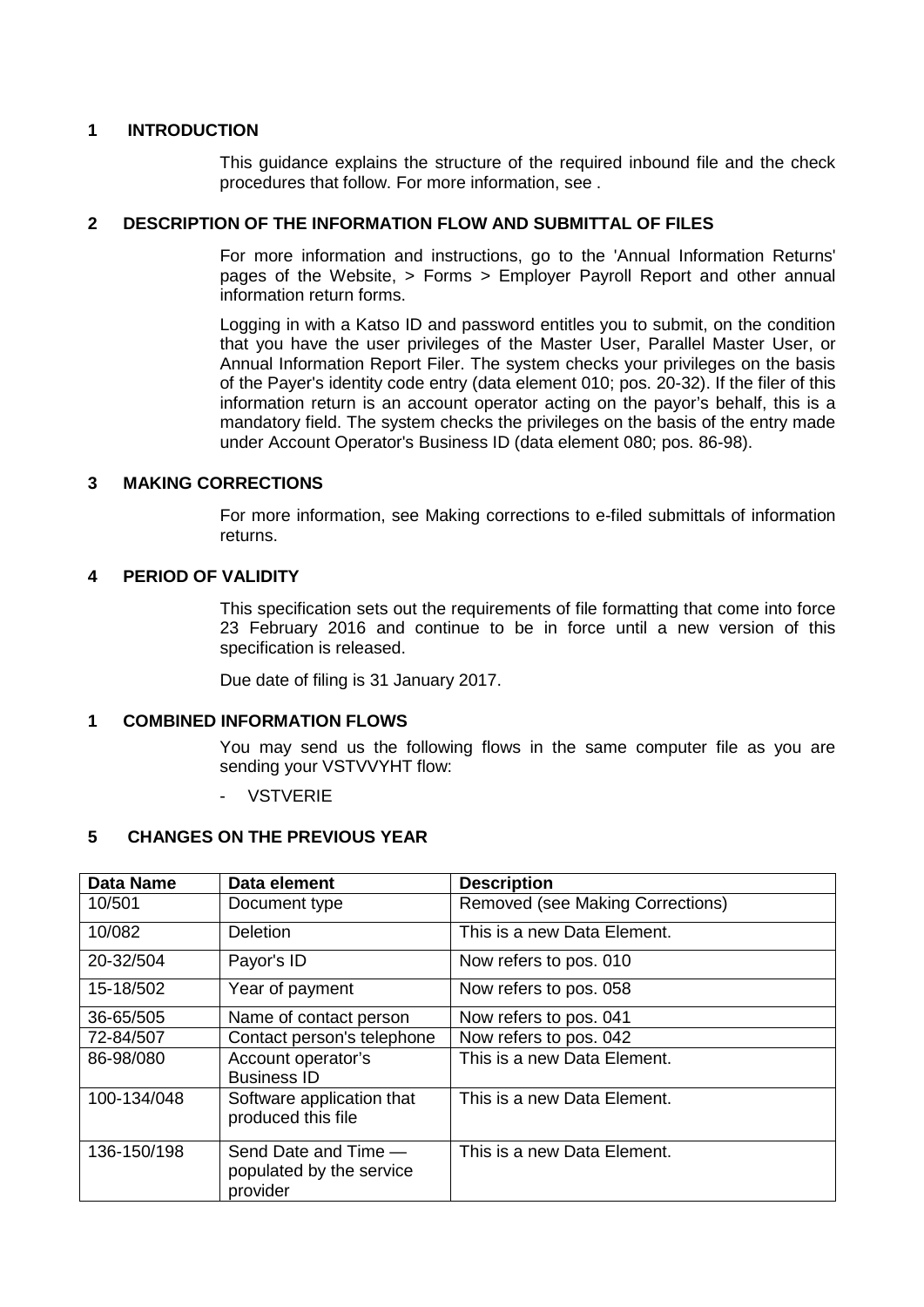# <span id="page-3-0"></span>**6 LIST OF THE DATA CONTENT**

Descriptions of the column entries:

| <b>Position</b>     | The place where the data is located; concerns the fixed-length format.                                                                                                                                                                                                                                                    |  |  |
|---------------------|---------------------------------------------------------------------------------------------------------------------------------------------------------------------------------------------------------------------------------------------------------------------------------------------------------------------------|--|--|
| P/V                 | P mandatory field<br>V not mandatory field                                                                                                                                                                                                                                                                                |  |  |
| T                   | <b>T</b> refers to names and identity codes when making corrections and<br>sending in a file that deletes previous entries (082:D). It is required<br>that the name and ID are exactly the same as in the previous filing. No<br>other information is required in a deletion file except the names and<br>identity codes. |  |  |
| LЛ                  | If there is an asterisk * in the L/T column, it means Tamo will run a<br>check on the user entries.                                                                                                                                                                                                                       |  |  |
|                     | V/P means that the field is not mandatory unless special conditions<br>apply. In conditional fields, data elements, sections, filling in an entry,<br>or the result of a calculation, determine whether some other<br>information is mandatory.                                                                           |  |  |
|                     | # means that you cannot populate the field if the field preceded by a #<br>character is populated. If populating it with a zero is OK, it is<br>mentioned in the Data Element Description text.                                                                                                                           |  |  |
|                     | If there is an L in the L/T column, it means that a formula determining<br>the value is in existence, but Tamo does not run an automated check.                                                                                                                                                                           |  |  |
|                     | If there is an H in the L/T column, it means that a Message is<br>displayed regarding the entry. However, this does not prevent the<br>submittal.                                                                                                                                                                         |  |  |
|                     | There may be several of the above comments made in the L/T column<br>if the entries are subject to calculations and automated checks.                                                                                                                                                                                     |  |  |
| Permissible values: | This column contains the relevant permissible values, separated by<br>comma.                                                                                                                                                                                                                                              |  |  |

| <b>Position</b> | $Code$ $P/V$ |              |   | L/T | <b>Description</b>                                                                      | Format                   | Permissible<br>values |
|-----------------|--------------|--------------|---|-----|-----------------------------------------------------------------------------------------|--------------------------|-----------------------|
| $1 - 8$         | 000          | P            |   |     | File identifier                                                                         | AN8                      | <b>VSTVVYHT</b>       |
| 10              | 082          | V            |   |     | <b>Deletion</b>                                                                         | A1                       | D                     |
| 15-18           | 058          | P            | т |     | Year of payment<br>The year of payment is the calendar year when<br>payment took place. | <b>VVVV</b>              | 2016                  |
| $20 - 32$       | 010          | P            | т |     | Payor's ID                                                                              | YTUNNUS  <br><b>HETU</b> |                       |
| 36-65           | 041          | $\mathsf{v}$ |   |     | Name of contact person                                                                  | AN30                     |                       |
| 72-84           | 042          | V            |   |     | Contact person's telephone                                                              | AN13                     |                       |
| 86-98           | 080          | v            | т |     | Account operator's Business ID                                                          | <b>YTUNNUS</b>           |                       |
| 100-134         | 048          | P            |   |     | Software application that produced this file                                            | AN35                     |                       |
| 136-150         | 198          | $\vee$       |   |     | Send Date and Time - populated by the service DDMMYYYY<br>provider                      | <b>HHMMSS</b>            |                       |